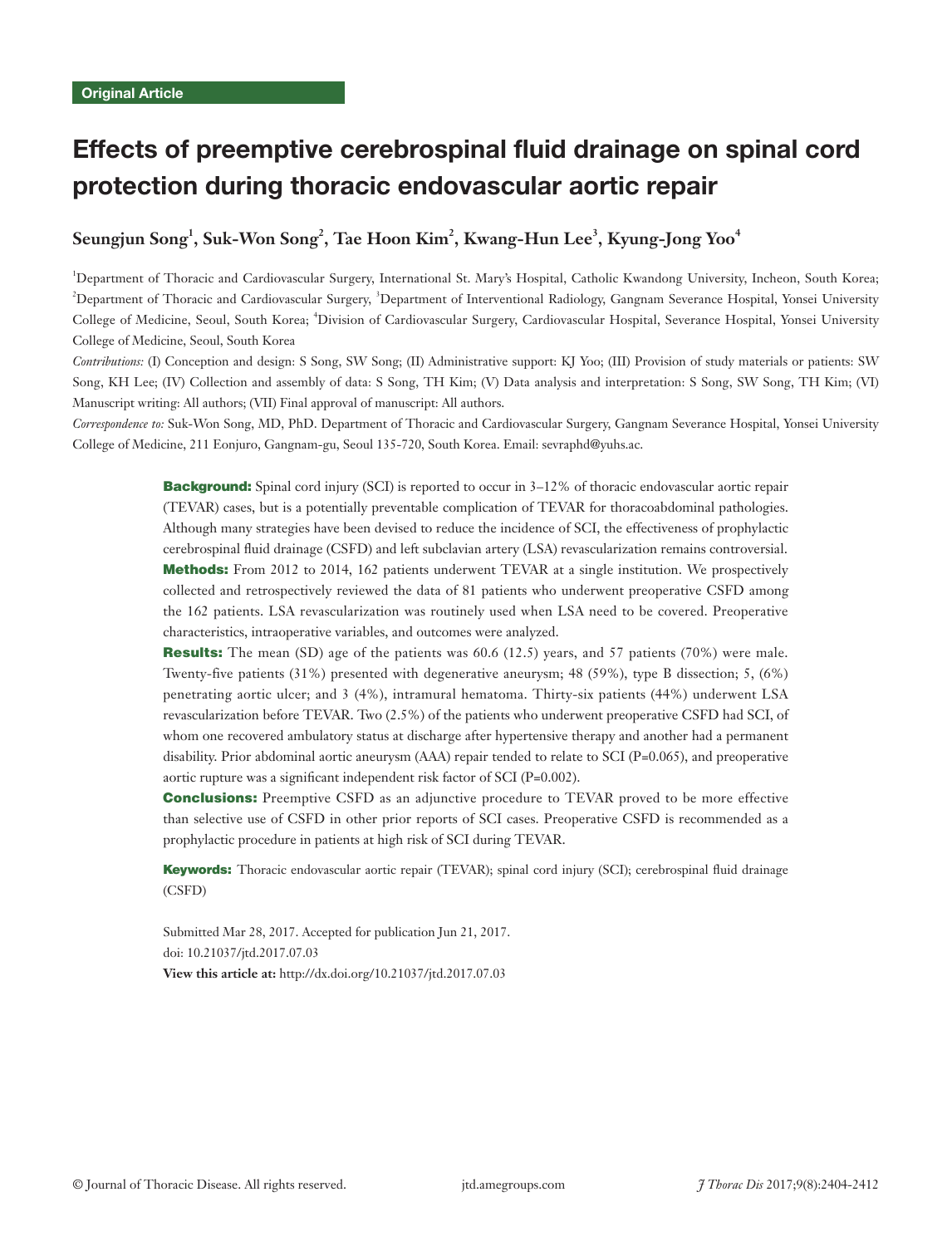#### Introduction

Thoracic endovascular aortic repair (TEVAR) has revolutionized the treatment of pathologies of the thoracic aorta, including thoracic aortic aneurysms, penetrating atherosclerotic ulcers, traumatic thoracic aortic injuries, and acute complicated type B aortic dissections, with reduced perioperative mortality and morbidity, in comparison with open repair (1). Although the incidence of spinal cord injury (SCI) after TEVAR is lower than that after open repair, it still ranges from 3% to 12% (2) and can lead to profound long-term disability. Various strategies have been suggested to reduce the risk of SCI, including cerebrospinal fluid drainage (CSFD) and maintaining an increased mean arterial pressure (MAP) to improve spinal cord perfusion. Protective protocols for SCI are generally used with open repair of thoraco-abdominal aortic aneurysms (TAAA), but these protocols are less defined for TEVAR (2). Current guidelines recommend the use of prophylactic CSFD with TEVAR for long-segment descending thoracic aortic coverage in patients with prior abdominal aortic aneurysm (AAA) repair (3). However, these guidelines are based on evidence from open repair of thoracic aortic pathologies, not from TEVAR (4,5). In addition, systematic reviews have failed to show that CSFD prevents SCI in TEVAR (5). Consequently, the protocols for SCI prevention in TEVAR vary widely, with some centers advocating the routine use of CSFD and others advocating the use of selective preoperative or postoperative CSFD (6).

The purpose of this study was to evaluate the overall incidence of SCI and determine the efficacy of prophylactic CSFD in preventing SCI after TEVAR.

### **Methods**

Our institutional review board approved this study and waived the need for informed consent owing to its retrospective nature (Yonsei IRB No. 3-2014-0144).

#### *Patients and data source*

From January 2012 to August 2014, 162 patients underwent TEVAR for various aortic pathologies at Gangnam Severance Hospital, Yonsei University College of Medicine in Seoul, Korea. Among these patients, 81 underwent preoperative CSFD, whose data we retrospectively reviewed.

Preoperative, intraoperative, and postoperative variables

were extracted from the computerized database of the hospital, with additional information obtained through a retrospective record review. Preoperative data included patient demographics [age, sex, and body mass index (BMI)], comorbidities (diabetes, hypertension, previous cerebrovascular accident, coronary artery occlusive disease, chronic obstructive pulmonary disease, peripheral artery occlusive disease, old cerebrovascular accident, and carotid artery disease), previous operations of the abdominal aorta, a dominant vertebral artery on computed tomography (CT), serum creatinine level (mg/dL), hemoglobin level (g/dL), and the time of CSFD insertion. Intraoperative data included the level of the landing zone, left subclavian artery (LSA) coverage, LSA revascularization, the number of stent grafts used, the type of stent grafts used, MAP at deployment, and final endoleak. Postoperative data included the incidence of paraplegia, CSFD complications, the distal level of the stent graft, and the length of aortic coverage on postoperative CT. The distal level of the stent graft was measured by using the spinal level, and the stent graft length of aortic coverage was measured manually on postoperative CT. Operative mortality was defined as in-hospital mortality or mortality within 30 days post operation. Survival data were obtained from a hospital chart review.

## *Clinical practice*

All the operations were performed under general anesthesia in a hybrid operating room (OR). The need for perioperative adjuncts (e.g., CSFD, LSA revascularization, and percutaneous or open vessel access) was at the discretion of the attending surgeon and the interventional radiologist. Systemic heparinization (100 U/kg) was applied in all the patients to achieve an appropriate activated clotting time of >300 seconds. Oversized devices with diameters 10% to 15% greater than that of the aortic diameter of the proximal portion of the pathologic aorta were used.

#### *CSFD indication and SCI prevention strategy*

CSFDs were performed in high-risk patients for SCI during TEVAR. High-risk patients were defined as those who (I) received coverage of the LSA; (II) received extensive coverage of long segments of the thoracic aorta (length of the coverage by stent graft, >30 cm); (III) received prior downstream aorta repair; (IV) had compromising important intercostal (T8-L1), vertebral, pelvic and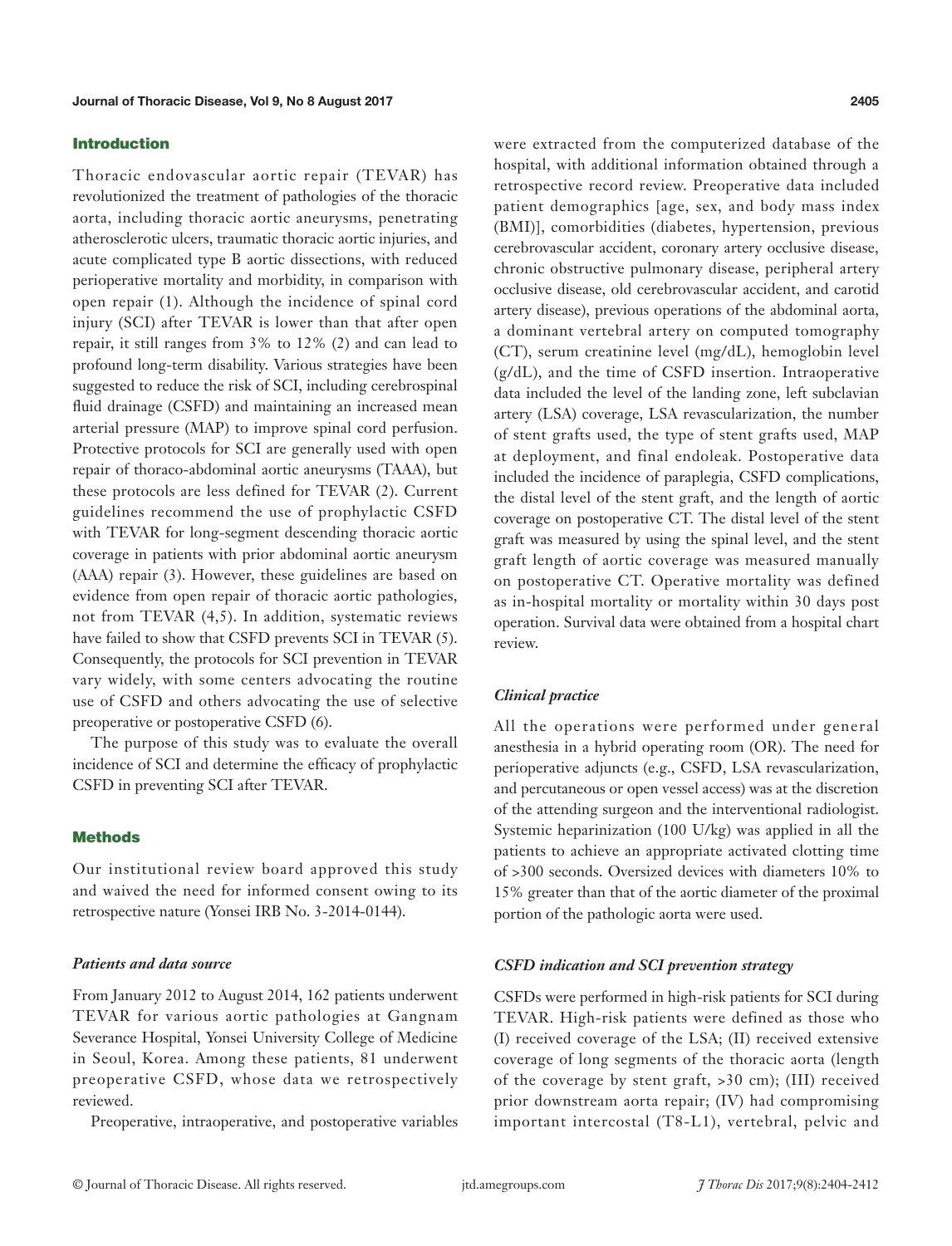hypogastric collaterals; or (V) had a shaggy aorta (6). We performed CSFD prior to TEVAR in the patients with a high risk of SCI, including emergent cases. CSF was drained intermittently to achieve CSF pressures of <10 mmHg in the OR and intensive care unit (ICU). If no specific neurological problems occurred, the CSFD catheter was removed 48 hours after the procedures. However, if delayed neurological deficit occurred, CSF must be drained to achieve an intracranial pressure of <5 mmHg and to maintain a MAP of >90 mmHg (7).

# *Definition of SCI*

SCI was defined as any new lower extremity sensory and/ or motor deficit not attributable to epidural hematoma, peripheral neuropathy, or intracranial pathology. Postoperative neurological examination was performed in the OR or ICU whenever possible. Patients who had any new neurological deficit at the first postoperative neurological examination were classified as having an immediate SCI. Delayed SCI was defined as a newly developed SCI after the first postoperative neurological examination (8). All CSFDs were inserted by the neurosurgery team at our hospital. At the beginning of the study period, the CSFD was inserted the day before the operation in the general ward, but this was changed to take place in the OR after the induction of general anesthesia for the patients' convenience and prevention of puncture site infection. LSA revascularization was routinely performed when the LSA was covered, except for emergent cases. All the patients were admitted to the ICU postoperatively.

# *Statistical analyses*

Continuous variables were summarized by using mean values and standard deviations. The categorical variables were summarized by using frequencies and percentages. Independent risk factors of SCI were identified using univariate and multivariate logistic regression. All statistical analyses were performed using the Statistical Package for Social Sciences version 23 (SPSS, Chicago, Ill, USA).

# **Results**

# *Demographics*

age was  $60.6\pm12.5$  years. Of the patients, 57 (70%) were male and 24 (30%) were female. Fifteen patients underwent emergency operations. Four patients (4.9%) had previously undergone abdominal aorta replacement.

# *Procedural details*

In 81 patients, 150 stent grafts were deployed, including the Zenith TX2 Proform (Cook, Bloomington, Ind, USA) in 46 (57%) patients, the Valiant Captivia (Medtronic, Minneapolis, Minn, USA) in 33 (41%), and both the TX2 and Valiant in 2 (3%). Twenty-five patients (31%) needed 1 stent graft; 45 (56%), 2 grafts; 9 (11%), 3 grafts; and 2 (3%), 4 grafts. One of the two patients, who required 4 stent grafts, underwent zone 0 TEVAR, and the total treatment length was 28.87 cm. The other patient requiring 4 stent grafts underwent zone 3 TEVAR with abdominal aorta to the superior mesenteric artery bypass, and the total treatment length was 32.61 cm. These two patients required four stent grafts, not only due to the long coverage length that was needed, but more so due to the difference in diameter between the proximal landing zone and the distal landing zone due to chronic aortic dissection. The mean stent graft length for aortic coverage was 22.4±6.2 cm. The proximal landing zones are shown in *Figure 1*. The level of the distal landing zone was checked by using postoperative CT (*Figure 2*). Eleven patients had endoleaks on their final angiogram, including 2 patients with type Ia endoleak, 5 with type Ib endoleak, and 4 patients with type III endoleak. None of the patients required conversion to open surgery. The endoleak recovered spontaneously in all the patients. Twentyfour patients (30%) underwent CSFD in the general ward the day before TEVAR, while 57 patients (70%) underwent CSFD at the OR after general anesthesia, with a mean time of CSFD insertion at the OR of 34.3±19.8 minutes. Of 36 patients (44%) who needed LSA coverage and underwent LSA revascularization, 35 underwent LSA bypass and the remaining patient underwent the chimney technique. The procedural data are shown in *Table 2*.

# *Perioperative outcomes*

The perioperative data are shown in *Table 3*. The mean durations of hospital and ICU stay were 13.3 and 2.2 days, respectively. The mean duration of indwelling CSFD was 3 days. Four patients had postoperative cerebrovascular accidents, two of whom required rehabilitation because of unilateral weakness. All the 4 patients had antiplatelet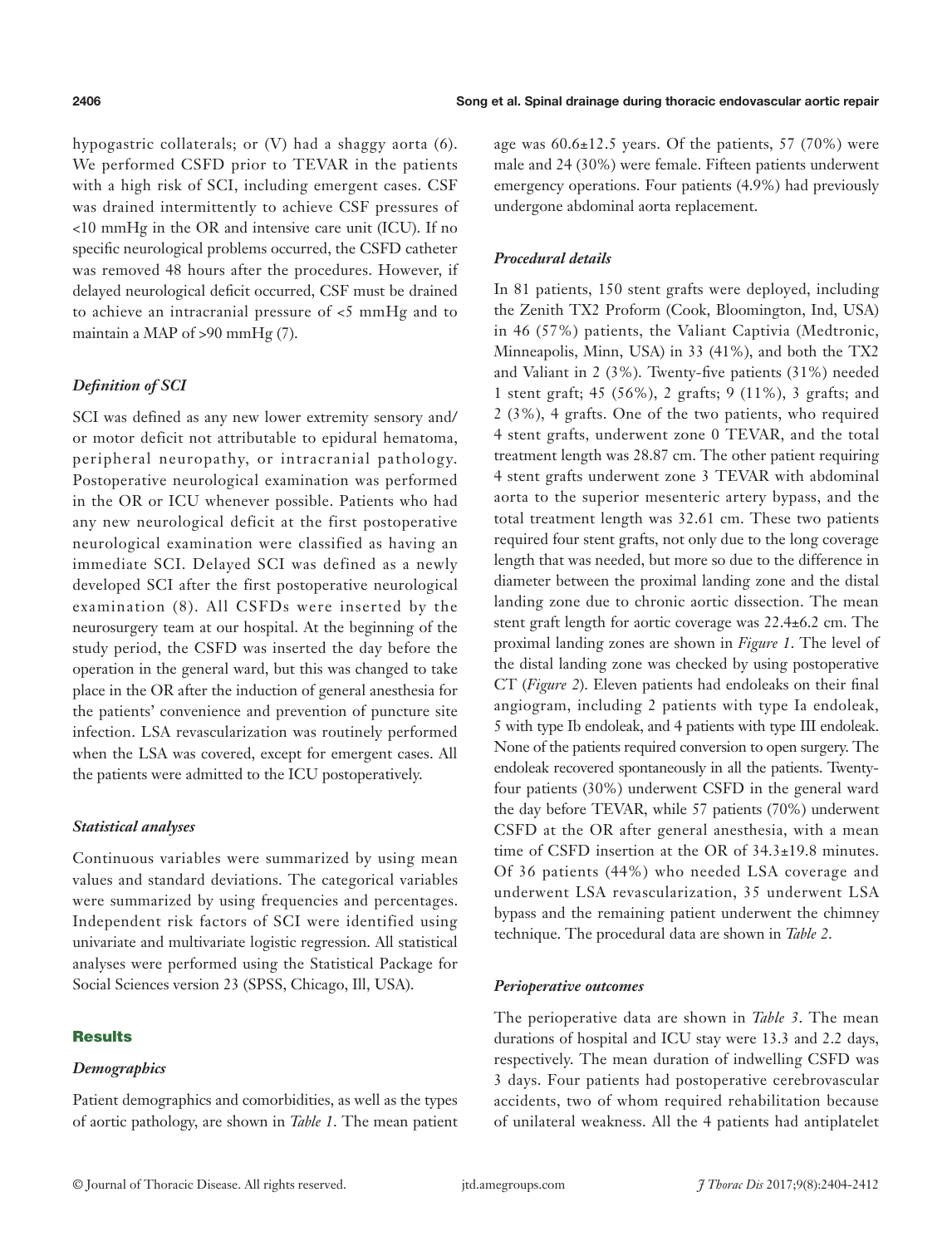## Journal of Thoracic Disease, Vol 9, No 8 August 2017 2407

**Table 1** Patient demographics (N=81)

| $\tilde{\phantom{a}}$                  |                      |
|----------------------------------------|----------------------|
| Variables                              | Value                |
| Age [years (SD)]                       | 60.6 (12.5)          |
| BMI [kg/m <sup>2</sup> (SD)]           | 24.2(3.1)            |
| Preop creatinine [ml/dL (SD)]          | 0.9(1.7)             |
| Preop hemoglobin [g/dL (SD)]           | 12.7(1.6)            |
| Male                                   | 57 [70]              |
| Emergency operation                    | 15 [19]              |
| Normal sinus rhythm                    | 54 [67]              |
| Aortic rupture                         | 4[5]                 |
| Acute pathology                        | 12 [15]              |
| Smoking                                | 29 [36]              |
| <b>HTN</b>                             | 68 [84]              |
| DM                                     | 9[11]                |
| CAOD                                   | 4[5]                 |
| <b>PTCA</b>                            | 3[4]                 |
| CABG                                   | 0[0]                 |
| PAOD                                   | 0[0]                 |
| COPD                                   | 1[1]                 |
| Old CVA                                | 3[4]                 |
| Carotid stenosis                       | 2[3]                 |
| ARF                                    | 4[5]                 |
| CRF                                    | 7 [9]                |
| Marfan syndrome                        | 3[4]                 |
| Prior aorta operation                  | 34 [42]              |
| Ascending aorta replacement            | 7                    |
| Hemi-arch replacement                  | 3                    |
| Total arch replacement (TAR)           | 15                   |
| Descending thoracic aorta replacement  | 1                    |
| Abdominal aorta replacement            | $\overline{c}$       |
| TEVAR zone 1                           | $\mathbf{1}$         |
| TEVAR zone 2                           | 3                    |
| AAA + TEVAR                            | 1                    |
| TAR + TAAA                             | 1                    |
| Vertebral artery--left dominant        | 43 [53]              |
| Aortic pathology                       | 81                   |
| Aortic dissection DeBakey Type I (s/p) | $2 [3]^{a}$          |
| Aortic dissection DeBakey Type III     | 46 [57] <sup>b</sup> |
| Aortic aneurysm                        | 25 [31]              |
| PAU                                    | 5 [6]                |
| <b>IMH</b>                             | $3[4]$               |

Data expressed as number [%], unless noted otherwise. <sup>a</sup>, two patients underwent prior operations of the ascending aorta; <sup>b</sup>, 11 patients (13.6%) were acute, 35 patients (43.2%) were chronic. BMI, body mass index; HTN, hypertension; DM, diabetes mellitus; CAOD, coronary artery occlusive disease; PTCA, percutaneous transluminal coronary angioplasty; CABG, coronary artery bypass graft; PAOD, peripheral artery occlusive disease; COPD, chronic obstructive pulmonary disease; CVA, cerebrovascular accident; AFR, acute renal failure; CRF, chronic renal failure; AAA, abdominal aortic aneurysm; TAAA, thoracoabdominal aorta replacement; s/p, status/post; PAU, penetrating atherosclerotic ulcer; IMH, intramural hematoma.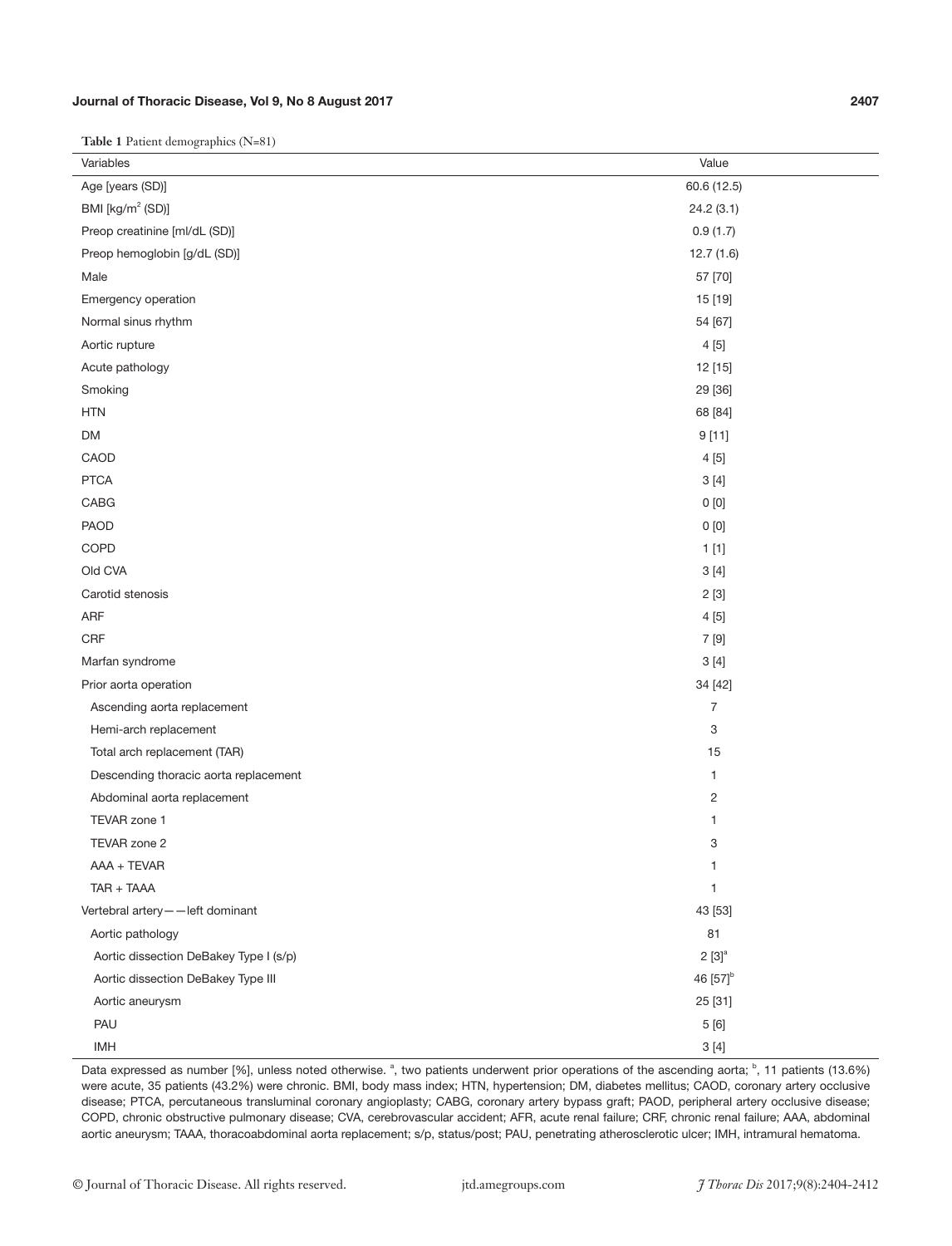

**Figure 1** The proximal landing zone.



**Figure 2** The level of the distal landing zone.

**Table 2** Procedural data

| Variables                                    | Value         |  |  |
|----------------------------------------------|---------------|--|--|
| Implanted stent grafts [number (SD)]         | 1.9(0.7)      |  |  |
| Operation time [minutes (SD)]                | 140.8 (108.9) |  |  |
| CSFD insertion time at the OR [minutes (SD)] | 34.3 (19.8)   |  |  |
| CSFD insertion at the OR                     | 57 [70]       |  |  |
| Mean BP during deployment [mmHg (SD)]        | 73.9 (9.9)    |  |  |
| Post-deployment mean BP [mmHg (SD)]          | 93.5 (12.8)   |  |  |
| LSA revascularization <sup>a</sup>           | 36 [44]       |  |  |
| Final endoleak                               | 11 [14]       |  |  |
| Type la                                      | 2[3]          |  |  |
| Type Ib                                      | 5[6]          |  |  |
| Type III                                     | 4 [5]         |  |  |

Data expressed as number (%), unless noted otherwise. <sup>a</sup>, LSA bypass in 35 patients and chimney technique in 1 patient. OR, operation room; BP, blood pressure; LSA, left subclavian artery.

medication. Although 23 patients (28%) experienced CSFD-related complications, most had minor complications (spinal headache in 11, puncture-site pain in 5, puncture-site infection in 1, radiating leg pain in 1, and intracranial hypotension in 3), except 2 patients with

2408 Song et al. Spinal drainage during thoracic endovascular aortic repair

|  | Table 3 Perioperative outcomes |  |
|--|--------------------------------|--|
|--|--------------------------------|--|

| <b>Table</b> $\sigma$ I emperative outcomes |                |  |  |
|---------------------------------------------|----------------|--|--|
| Variables                                   | Value          |  |  |
| Hospital stay [days (SD)]                   | 13.3 (16.3)    |  |  |
| ICU stay [days (SD)]                        | 2.2(4.2)       |  |  |
| CSFD indwelling [days (SD)]                 | 2.9(1.1)       |  |  |
| Total length of aortic coverage [cm (SD)]   | 22.4(6.2)      |  |  |
| 30-day mortality                            | 2[3]           |  |  |
| Reintubation                                | 3[4]           |  |  |
| <b>Bleeding<sup>a</sup></b>                 | 2[3]           |  |  |
| Post ARF                                    | 4[5]           |  |  |
| Pulmonary complication                      | 3[4]           |  |  |
| Puncture site infection                     | 2[3]           |  |  |
| Access vessel complication <sup>b</sup>     | 3[4]           |  |  |
| Post CVA                                    | 4 [5]          |  |  |
| LSA revascularization related complications | 0              |  |  |
| CSFD-related complications                  | 23 [28]        |  |  |
| Spinal headache                             | 11             |  |  |
| Puncture site pain                          | 5              |  |  |
| Puncture site infection                     | 1              |  |  |
| Radiating leg pain                          | 1              |  |  |
| Intracranial hypotension                    | 3              |  |  |
| Subdural hemorrhage                         | $\overline{2}$ |  |  |
| SCI                                         | 2[3]           |  |  |
| Transient motor weakness of leg             | 1[1]           |  |  |
| Paraplegia                                  | $1$ [1]        |  |  |

Data expressed as number (%), unless noted otherwise. <sup>a</sup>, one patient had femoral cut down site bleeding and one patient had femoral Perclose site bleeding; <sup>b</sup>, two patients had femoral artery pseudoaneurysm and one patient had femoral artery thrombosis. ICU, intensive care unit; CSFD, cerebrospinal fluid drainage; ARF, acute renal failure; CVA, cerebrovascular accident; LSA, left subclavian artery; SCI, spinal cord ischemia.

subdural hematoma. Of the two cases, one seemed to be related to the use of heparin right after catheter insertion. The other was due to intracranial hypotension. All the patients with CSFD-related complications recovered after proper conservative management, except for 1 patient who had to undergo an operation due to subdural hematoma. SCI occurred in 2 patients (2.5%). Of those patients, one recovered to ambulatory status at discharge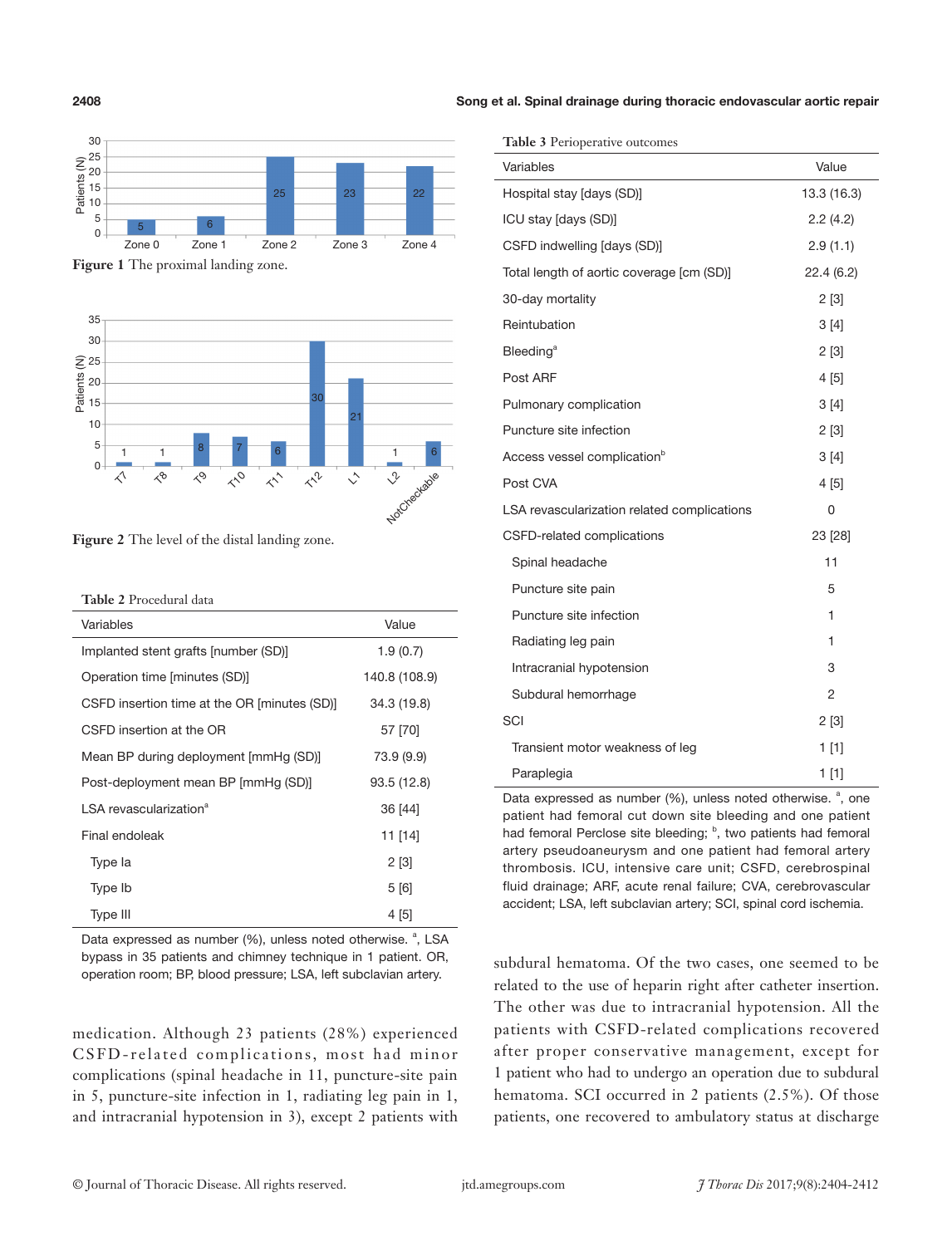| Variable                | Univariate |        |                  | Multivariate |        |                 |
|-------------------------|------------|--------|------------------|--------------|--------|-----------------|
|                         | P value    | Exp(B) | 95% CI           | P value      | Exp(B) | 95% CI          |
| Female                  | 0.898      | 1.174  | $0.101 - 13.598$ |              |        |                 |
| Age (years)             | 0.139      | 1.135  | 0.960-1.342      |              |        |                 |
| BMI ( $kg/m2$ )         | 0.281      | 0.789  | $0.512 - 1.214$  |              |        |                 |
| Emergency               | 0.520      | 2.250  | 0.190-26.582     |              |        |                 |
| Preop aortic rupture    | 0.002      | 75,000 | 4.648-1,210.174  | 0.002        | 75,000 | 4.648-1,210.174 |
| Prior aorta operation   | 0.811      | 0.742  | $0.064 - 8.540$  |              |        |                 |
| AAA operation           | 0.065      | 12.333 | 0.860-176.951    | 0.335        | 6.235  | 0.151-257.960   |
| Graft distal level      | 0.324      | 0.571  | $0.187 - 1.741$  |              |        |                 |
| Length of coverage (cm) | 0.544      | 0.933  | $0.745 - 1.167$  |              |        |                 |

**Table 4** Risk factor analysis for SCI

SCI, spinal cord injury; CI, confidence interval; BMI, body mass index; ARF, acute renal failure; CVA, cerebrovascular accident; pul Cx, pulmonary complication.

after hypertensive therapy and the other had a permanent disability. No complications related to LSA revascularization occurred. Two patients (2.5%) died within 30 days after TEVAR, but neither had SCI. One of the patients died because of multiorgan failure, and the other patient died of an unknown cause after discharge to home. The mean follow-up durations of the patients who developed and those who did not develop SCI after TEVAR were 4.42±0.21 and  $9.70\pm7.83$  months, respectively (P=0.467).

# *Risk factor analysis for SCI*

Among the 81 patients with CSFD, 2 (2.5%) developed SCI after TEVAR. We analyzed the risk factors of SCI. Univariate logistic regression analysis revealed that sex, age, BMI, emergency operations, previous aortic operations, postoperative ARF, postoperative CVA, postoperative pulmonary complications, the level of the distal landing zone, and the length of aortic coverage were not significant prognostic factors of SCI. Previous AAA repair tended to be related to SCI (P=0.065). Multivariate logistic regression analysis revealed that preoperative aortic rupture was a significant independent risk factor of SCI (P=0.002; *Table 4*).

#### **Discussion**

SCI is a critical complication of open thoracic aortic surgery and TEVAR. SCI has been reported in up to 20% of open thoracic aortic surgeries (5). Various strategies to

reduce SCI have been devised, including CSFD, cooling, intercostal vessel reimplantation, and increased MAP in open aortic surgery. A relationship between CSF pressure and the development of SCI during repairs of the thoracic aorta have been suggested in many studies. The rationale for CSFD is that spinal cord perfusion pressure is the difference between MAP and the CSF pressure (9). The use of prophylactic CSFD during open aortic surgery is controversial, and many studies have been conducted on this subject. Coselli *et al.* demonstrated a significant decrease in SCI when using CSFD in a large randomized trial (13% *vs.* 2.6%, P=0.03) (10). The benefit of prophylactic CSFD in open aortic surgery has been established by 2 meta-analyses (9,11). In TEVAR, the risk of SCI has not been completely established, with reported incidence rates ranging from 3% to 12% (2,12), and spinal cord-protective protocols are less defined than open aortic surgeries. Many studies have reported the incidence of SCI after TEVAR with CSFD, but no randomized trials have examined this issue. In the literature, risk factors that have been associated with SCI after TEVAR include emergency surgery, treatment of a long portion of the aortic segment, dissection, rupture, advanced age, and prior abdominal aortic operation or stent graft (7). The exclusion of intercostal arteries (T7-L1) supplying the anterior spinal artery is associated with neurological events, and long coverage of the thoracic aorta is a significant risk factor of SCI (13). With the increasing application of TEVAR for various thoracic aortic pathologies, the use of CSFD is becoming more important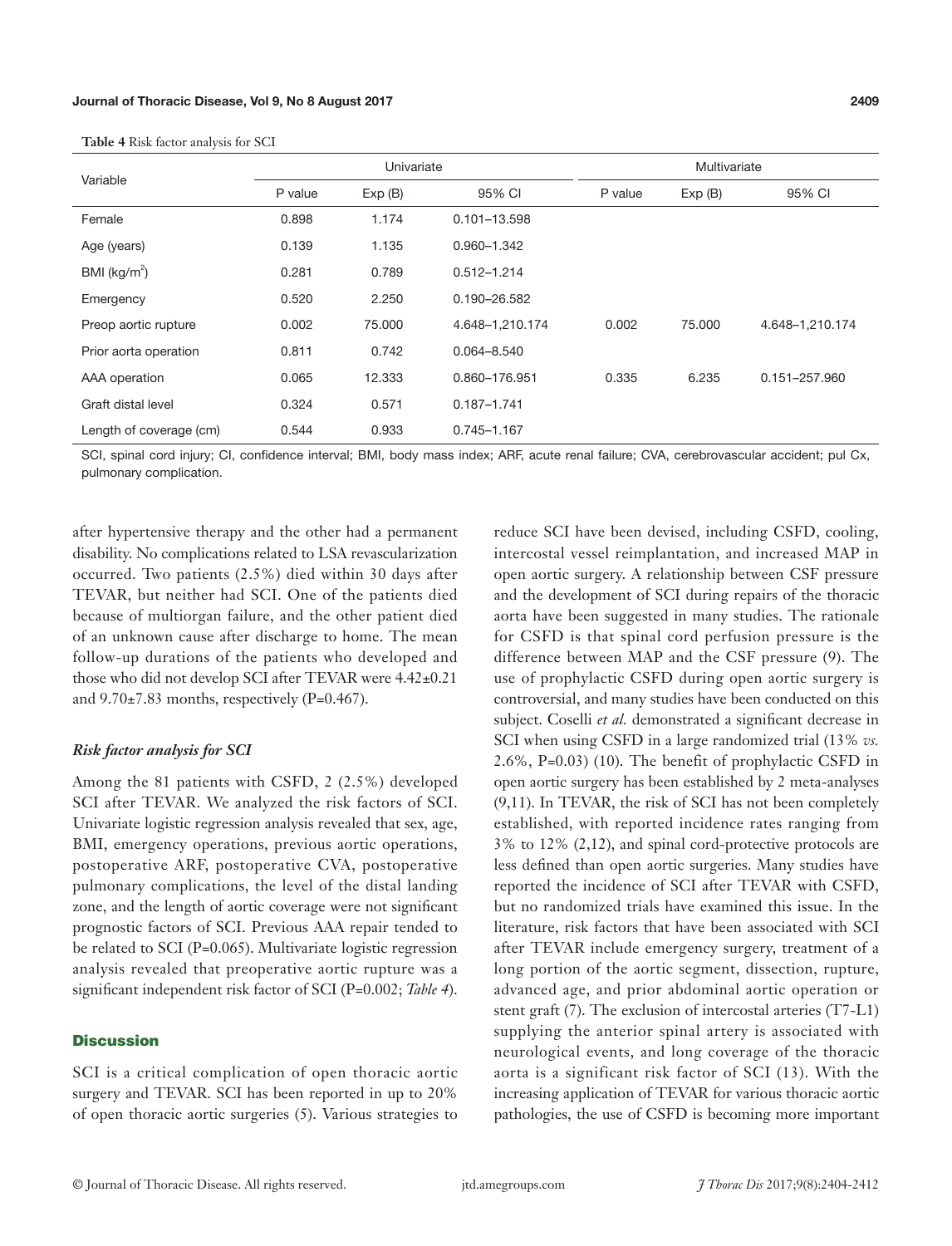for minimizing neurological deficits. However, no consensus has been reached among vascular surgeons about the best strategy for CSFD.

Several studies support the use of CSFD as an adjunct, with few of these studies demonstrating associated complications (14-19). The overall complication rate of CSFD has been reported to be approximately 5%. The most severe complication was intracranial hemorrhage, which has been associated with a mortality rate as high as 50% (18,20).

During our earlier experience with TEVAR, we used CSFD more selectively in patients treated for a long portion of the aortic segment. Subsequently, we routinely used CSFD in our high-risk TEVAR patients, including emergent cases. In our series of 81 patients, 23 patients (28.4%) had CSFD-related complications, but most recovered quickly, except one patient who required surgery for subdural hemorrhage (SDH). This patient recovered well after surgery. Our study included minor complications such as mild headaches and pains, so the overall incidence of CSFD-related complications was high. Two patients (2.5%) who received CSFD developed SCI. One of the patients had transient motor weakness of the leg, while the other had paraplegia (*Table 3*). Among the patients who did not receive preoperative CSFD, one developed SCI. Wong *et al.* reported in a systematic review that the overall incidence of SCI after TEVAR was 3.88% [95% confidence interval (CI), 2.95–4.85]. The overall rate of SCI in our study was 1.85% in the patients with or without CSFD. Wong *et al.* indicated that the use of prophylactic CSFD was difficult to define on the basis of the existing literature. Prophylactic CSFDs were only used in patients at high risk of perioperative SCI, so the analysis had an inherent bias (5). Arnaoutakis *et al.* reported that their strategy using CSFD as an adjunctive procedure for TEVAR resulted in lower rates of SCI than those reported in prior studies that used selective CSFD, as well as increased unadjusted survival. Thus, they recommended preoperative CSFD for all eligible patients whenever clinically feasible (21). With the use of routine CSFD in this study, the incidence rate of permanent SCI in the high-risk group was 1.2%. This rate was lower than that reported in prior studies. Thus, prophylactic CSFD is a safe and effective therapy for reducing the risk of SCI, in spite of the related complications. The overall rate of CSFDrelated complications, including minor complications, was 28%. Greater caution is needed to reduce the incidence of complications.

The LSA is the main artery to the left upper limb. LSA

occlusion may cause various complications, including varying degrees of upper limb ischemia, cerebrovascular accident, and SCI (22). The LSA has 3 major branches associated with TEVAR, namely the left internal mammary artery, vertebral artery, and costocervical trunk. The vertebral artery and costocervical trunk contribute to spinal cord perfusion. Thus, the LSA coverage during TEVAR may induce SCI by reducing spinal blood flow (23). Spinal cord perfusion depends on more than one source of blood supply (22). Buth *et al.* demonstrated the clinical significance of this source of collateral perfusion of the spinal cord. They reported that the coverage of the LSA without revascularization was significantly associated with perioperative paraplegia or paraparesis in the EUROSTAR registry. In their study, neurological complications developed in 8.4% of the patients without LSA revascularization but in none of the patients with prophylactic LSA revascularization (P=0.049) (24). Cooper *et al.* demonstrated that the risk of SCI was increased in patients who required LSA coverage in a meta-analysis and systematic review (22). Several review studies support routine preemptive LSA revascularization (22,23,25,26). The Society for Vascular Surgery Practice guidelines recommend routine preoperative revascularization in patients who need LSA coverage during TEVAR, despite the very-low-quality evidence (grade 2, level C) (27). Peterson *et al.* demonstrated that LSA revascularization could be performed with a relatively low risk (28). In our study, no complications associated with LSA revascularization occurred. With the routine use of CSFD and LSA revascularization in this study, the incidence rate of SCI was lower than that reported in prior studies.

The mechanism underlying SCI is not completely understood but may relate to reperfusion injury and hemodynamic derangements. Many studies reported that an increased length of aortic coverage during TEVAR was associated with SCI (2,29-31). Keith *et al.* reported that longer stent graft coverage of the thoracic aorta was associated with an increased incidence of SCI, but no specified length was defined as a factor of increased risk of SCI (2). We demonstrated that preoperative aortic rupture was a risk factor of SCI. In patients with thoracic aortic rupture, more-aggressive strategies have been considered for preventing SCI, such as maintaining the MAP between 80 and 100 mmHg right after stent-graft deployment (7). In the literature, previous AAA operation and the length of the stent graft are known risk factors of SCI after TEVAR, but these were not associated with SCI in our study. This may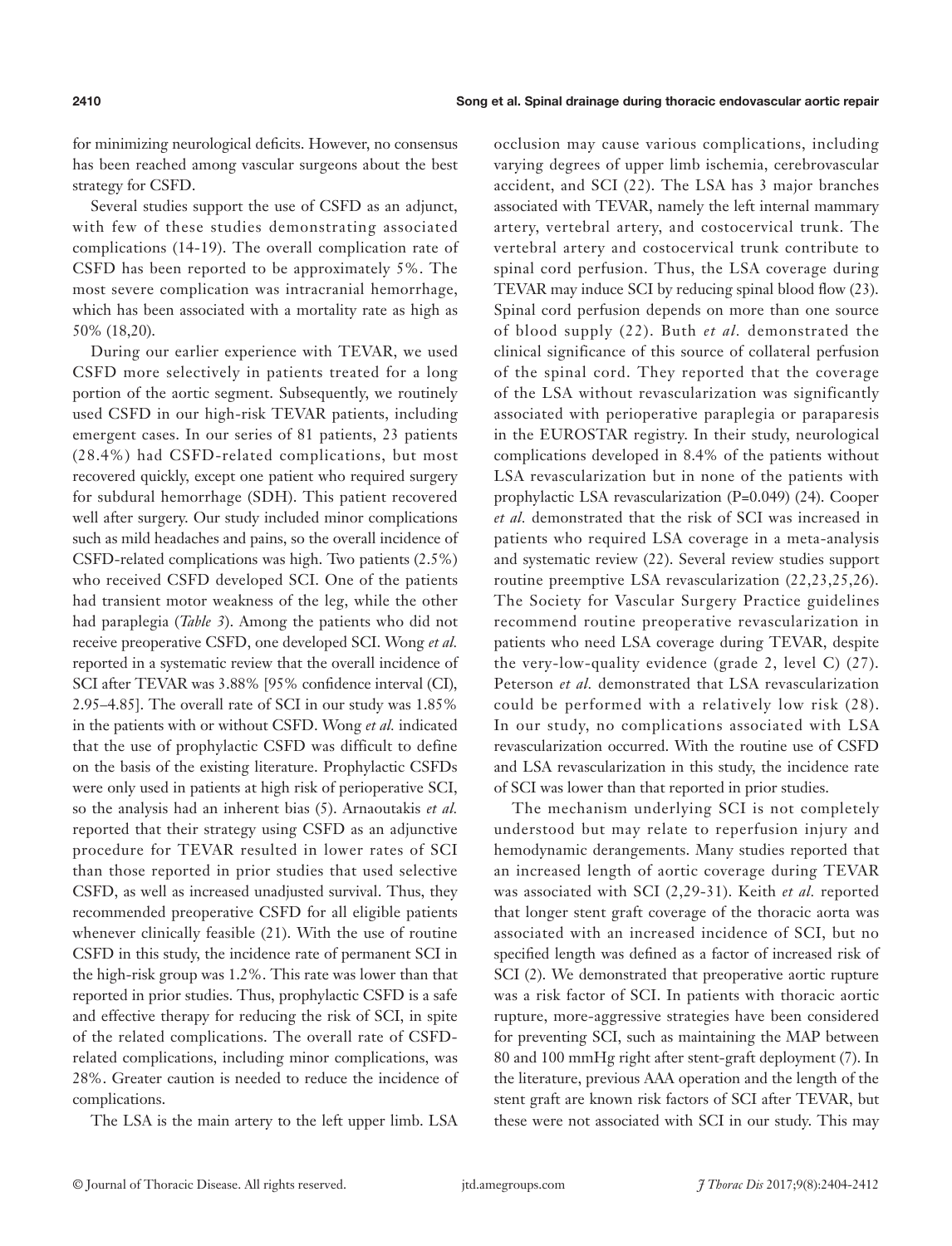#### Journal of Thoracic Disease, Vol 9, No 8 August 2017 2411

be due to the small sample size used in our study.

Despite the perioperative advantages of TEVAR over open aortic repair, SCI remains a devastating complication that has a profound influence on long-term outcomes. In our data, patients who developed and those who did not develop SCI after TEVAR had mean lengths of postoperative survival of 4.42±0.21 and 9.70±7.83 months, respectively (P=0.467).

#### *Limitations*

Our study has some limitations. Its retrospective nature limited the variables available for analysis; therefore, some selection bias or unidentified confounding bias may have influenced the results. The patients in the study population were heterogeneous (including both emergency and elective patients with various aortic pathologies). In addition to the relatively small sample size, the selection of patients from a single center may have limited the generalizability of our results. We did not assess all possible causes of SCI and did not analyze the complete hemodynamic data following discharge.

# **Conclusions**

Our preemptive CSFD as an adjunctive procedure to TEVAR proved to have better outcomes than the selective use of CSFD in other prior reports of SCI cases. Preoperative CSFD is recommended as a prophylactic procedure in patients at high risk of SCI during TEVAR.

#### Acknowledgements

None.

# Footnote

*Conflicts of Interest*: The authors have no conflicts of interest to declare.

*Ethical Statement*: Our institutional review board approved this study and waived the need for informed consent owing to its retrospective nature (Yonsei IRB No. 3-2014-0144).

#### **References**

1. Bavaria JE, Appoo JJ, Makaroun MS, et al. Endovascular stent grafting versus open surgical repair of descending

thoracic aortic aneurysms in low-risk patients: a multicenter comparative trial. J Thorac Cardiovasc Surg 2007;133:369-77.

- 2. Keith CJ Jr, Passman MA, Carignan MJ, et al. Protocol implementation of selective postoperative lumbar spinal drainage after thoracic aortic endograft. J Vasc Surg 2012;55:1-8; discussion 8.
- 3. Hiratzka LF, Bakris GL, Beckman JA, et al. 2010 ACCF/ AHA/AATS/ACR/ASA/SCA/SCAI/SIR/STS/SVM guidelines for the diagnosis and management of patients with thoracic aortic disease: executive summary. A report of the American College of Cardiology Foundation/ American Heart Association Task Force on Practice Guidelines, American Association for Thoracic Surgery, American College of Radiology, American Stroke Association, Society of Cardiovascular Anesthesiologists, Society for Cardiovascular Angiography and Interventions, Society of Interventional Radiology, Society of Thoracic Surgeons, and Society for Vascular Medicine. Catheter Cardiovasc Interv 2010;76:E43-86.
- 4. Khan SN, Stansby G. Cerebrospinal fluid drainage for thoracic and thoracoabdominal aortic aneurysm surgery. Cochrane Database Syst Rev 2012;10:CD003635.
- 5. Wong CS, Healy D, Canning C, et al. A systematic review of spinal cord injury and cerebrospinal fluid drainage after thoracic aortic endografting. J Vasc Surg 2012;56:1438-47.
- 6. Uchida N. How to prevent spinal cord injury during endovascular repair of thoracic aortic disease. Gen Thorac Cardiovasc Surg 2014;62:391-7.
- 7. Lam CH, Vatakencherry G. Spinal cord protection with a cerebrospinal fluid drain in a patient undergoing thoracic endovascular aortic repair. J Vasc Interv Radiol 2010;21:1343-6.
- 8. DeSart K, Scali ST, Feezor RJ, et al. Fate of patients with spinal cord ischemia complicating thoracic endovascular aortic repair. J Vasc Surg 2013;58:635-42.e2.
- 9. Cinà CS, Abouzahr L, Arena GO, et al. Cerebrospinal fluid drainage to prevent paraplegia during thoracic and thoracoabdominal aortic aneurysm surgery: a systematic review and meta-analysis. J Vasc Surg 2004;40:36-44.
- 10. Coselli JS, LeMaire SA, Koksoy C, et al. Cerebrospinal fluid drainage reduces paraplegia after thoracoabdominal aortic aneurysm repair: results of a randomized clinical trial. J Vasc Surg 2002;35:631-9.
- 11. Khan SN, Stansby G. Cerebrospinal fluid drainage for thoracic and thoracoabdominal aortic aneurysm surgery. Cochrane Database Syst Rev 2004;(1):CD003635.
- 12. Drinkwater SL, Goebells A, Haydar A, et al. The